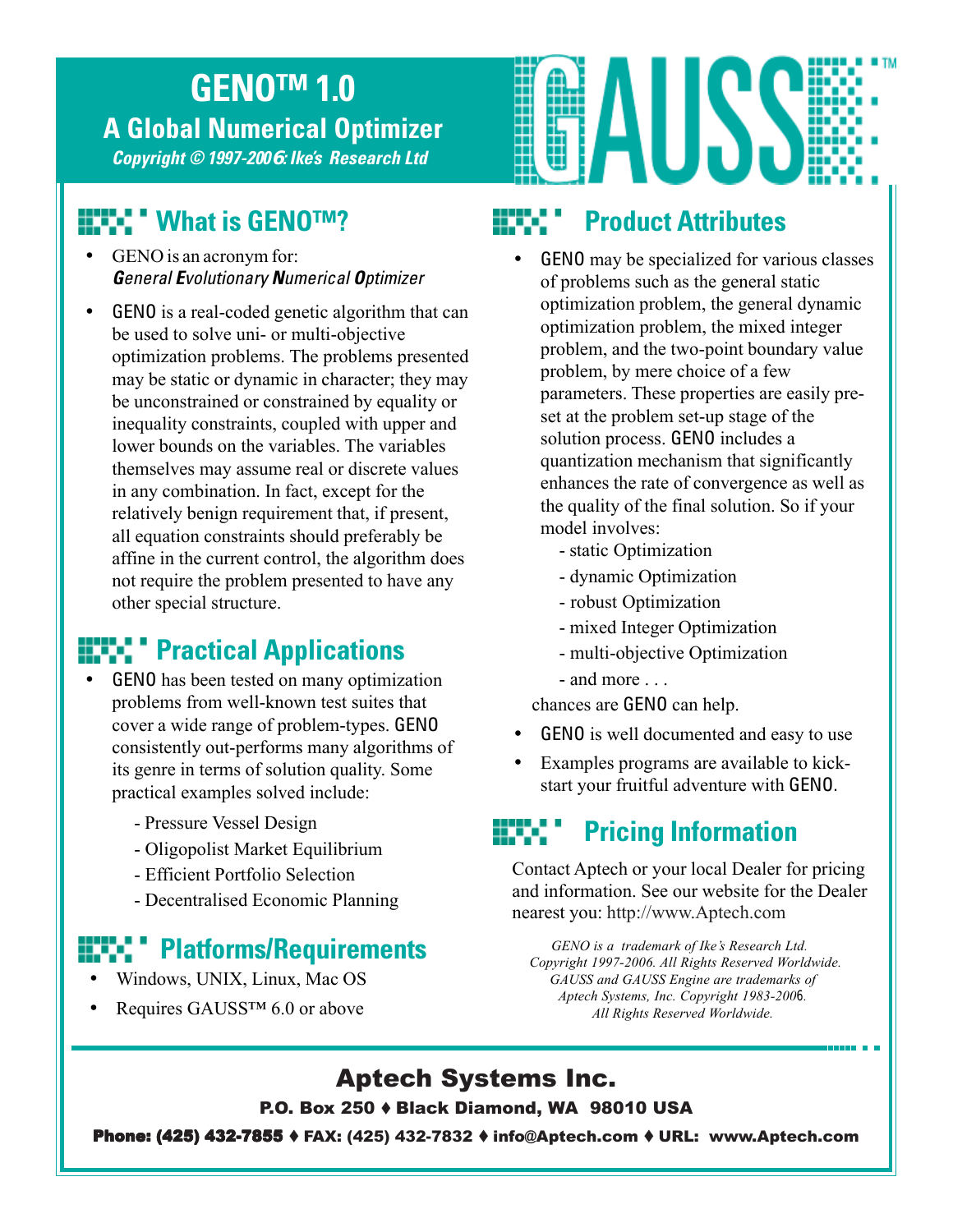#### A Comparative Capability Map of Some Existing NLP Solvers<sup>1</sup>

| <b>CONSTRAINED</b><br><b>NLP SOLVER</b> |              |                |                |              |                |              |              |              |              | APPLICABILITY <sup>2</sup> |              |              |              |              |              |              |              |              | <b>CONVEXITY</b><br><b>REQUIRED</b> | <b>PRINCIPAL METHODS</b>              | <b>INPUT FORMATS</b>    | <b>SPECIAL REQUIREMENTS</b>     |
|-----------------------------------------|--------------|----------------|----------------|--------------|----------------|--------------|--------------|--------------|--------------|----------------------------|--------------|--------------|--------------|--------------|--------------|--------------|--------------|--------------|-------------------------------------|---------------------------------------|-------------------------|---------------------------------|
|                                         | C1           | C <sub>2</sub> | C <sub>3</sub> | C4           | C <sub>5</sub> | C6           | C7           | C8           | C9           | C10                        | C11          | C12          | C13          | C14          | C15          | C16          | C17          | C18          |                                     |                                       |                         |                                 |
| DONLOP2                                 | $\checkmark$ |                |                |              |                |              |              |              |              |                            |              |              |              |              |              |              |              |              | No                                  | Sequential Quadratic Programming      | Fortran, AMPL           |                                 |
| LANCELOT                                | ✓            |                |                |              |                |              |              |              |              |                            |              |              |              |              |              |              |              |              | No                                  | Sequential Quadratic Programming      | SIF, AMPL               |                                 |
| LOQO                                    | ✓            |                |                |              |                |              |              |              |              |                            |              |              |              |              |              |              |              |              | Yes                                 | Infeasible primal-dual interior-point | AMPL, Matlab            |                                 |
| <b>MINOS</b>                            | ✓            |                |                |              |                |              |              |              |              |                            |              |              |              |              |              |              |              |              | No                                  | Sequential linearly constrained algo  | <b>GAMS, AMPL</b>       | <b>Modest Nonlinearity</b>      |
| <b>KNITRO</b>                           | $\checkmark$ |                |                |              |                |              |              |              |              |                            |              |              |              |              |              |              |              |              | No                                  | primal-dual interior-point            | AMPL                    | Modest Free Variables           |
| SNOPT                                   | $\checkmark$ |                |                |              |                |              |              |              |              |                            |              |              |              |              |              |              |              |              | No                                  | Sequential Quadratic Programming      | Fortran, GAMS, AMPL     |                                 |
| CONOPT                                  | $\checkmark$ |                |                |              |                |              |              |              |              |                            |              |              |              |              |              |              |              |              | No                                  | Feasible Path Method                  | <b>GAMS</b>             |                                 |
| <b>FSQP</b>                             | $\checkmark$ |                |                |              |                |              |              |              |              |                            |              |              |              |              |              |              |              |              | No                                  | Sequential Quadratic Programming      | AMPL                    |                                 |
| HQP/OMUSES                              | ✓            |                |                |              |                |              |              |              |              |                            |              |              |              |              |              |              |              |              | No                                  | Newton-type SQP, integer-point        | $SIF, C++$              |                                 |
| <b>MOSEK</b>                            | ✓            |                |                |              |                |              |              |              |              |                            |              |              |              |              |              |              |              |              | Yes                                 | Best Interior-point method            | AMPL                    |                                 |
| <b>GENECOP</b>                          | $\checkmark$ | $\checkmark$   | $\checkmark$   |              |                |              |              |              |              |                            |              |              |              |              |              |              |              |              | No                                  | Genetic Algorithm                     | $\mathcal{C}$           |                                 |
| COBYLA2                                 | $\checkmark$ | $\checkmark$   | $\checkmark$   |              |                |              |              |              |              |                            |              |              |              |              |              |              |              |              | No                                  | SLP with Gradient estimates           | Fortran                 | Inequality Constraints Only     |
| <b>BARON</b>                            | $\checkmark$ |                |                | $\checkmark$ |                |              | $\checkmark$ |              |              |                            |              |              |              |              |              |              |              |              | No                                  | <b>Branch and Reduce</b>              | <b>Baron Model</b>      | Functions are Factorable        |
| <b>BNB</b>                              | $\checkmark$ |                |                | $\checkmark$ |                |              | $\checkmark$ |              |              |                            |              |              |              |              |              |              |              |              | No                                  | <b>Branch</b> and Bound               | Matlab                  |                                 |
| MINLP_BB                                | $\checkmark$ |                |                | $\checkmark$ |                |              | $\checkmark$ |              |              |                            |              |              |              |              |              |              |              |              | No                                  | Branch and Bound, SQP                 | AMPL                    |                                 |
| SBB                                     | $\checkmark$ |                |                | $\checkmark$ |                |              | $\checkmark$ |              |              |                            |              |              |              |              |              |              |              |              | No                                  | <b>Branch and Bound</b>               | <b>GAMS</b>             |                                 |
| MITTLP                                  | ✓            |                |                | $\checkmark$ |                |              | $\checkmark$ |              |              |                            |              |              |              |              |              |              |              |              | Yes                                 | <b>Extended Cutting Plane</b>         | $\mathcal{C}$           |                                 |
| ALPHAECP                                | ✓            |                |                | $\checkmark$ |                |              | $\checkmark$ |              |              |                            |              |              |              |              |              |              |              |              | No                                  | <b>Extended Cutting Plane</b>         | Fortran, LP             | Functions are Pseudo-<br>convex |
| <b>AUGMENTED</b>                        |              |                |                |              |                |              |              |              |              | $\checkmark$               |              |              |              |              |              |              |              |              | No                                  | Interior-point, augmented system      | Standard SLP            | Linear Programs Only            |
| <b>MSLIP</b>                            |              |                |                |              |                |              |              |              |              | $\checkmark$               |              |              |              |              |              |              |              |              | No                                  | Nested Benders Decomposition          | <b>Standard SLP</b>     | Linear Programs Only            |
| <b>GENO</b>                             | $\checkmark$ | $\checkmark$   | $\checkmark$   | $\checkmark$ | $\checkmark$   | $\checkmark$ | $\checkmark$ | $\checkmark$ | $\checkmark$ | $\checkmark$               | $\checkmark$ | $\checkmark$ | $\checkmark$ | $\checkmark$ | $\checkmark$ | $\checkmark$ | $\checkmark$ | $\checkmark$ | No                                  | Multi-objective Genetic Algorithm     | GAUSS, C++, Mathematica |                                 |

<sup>&</sup>lt;sup>1</sup> Source: Zhang, H (2001). Improving Constrained Nonlinear Search Algorithms Through Constraint Relaxation. Unpublished MSc Thesis, University of Illinois at Urbana-Champaign.

<sup>&</sup>lt;sup>2</sup> See Table below for an explanation of the NLP classes C1, C2, ..., C18.